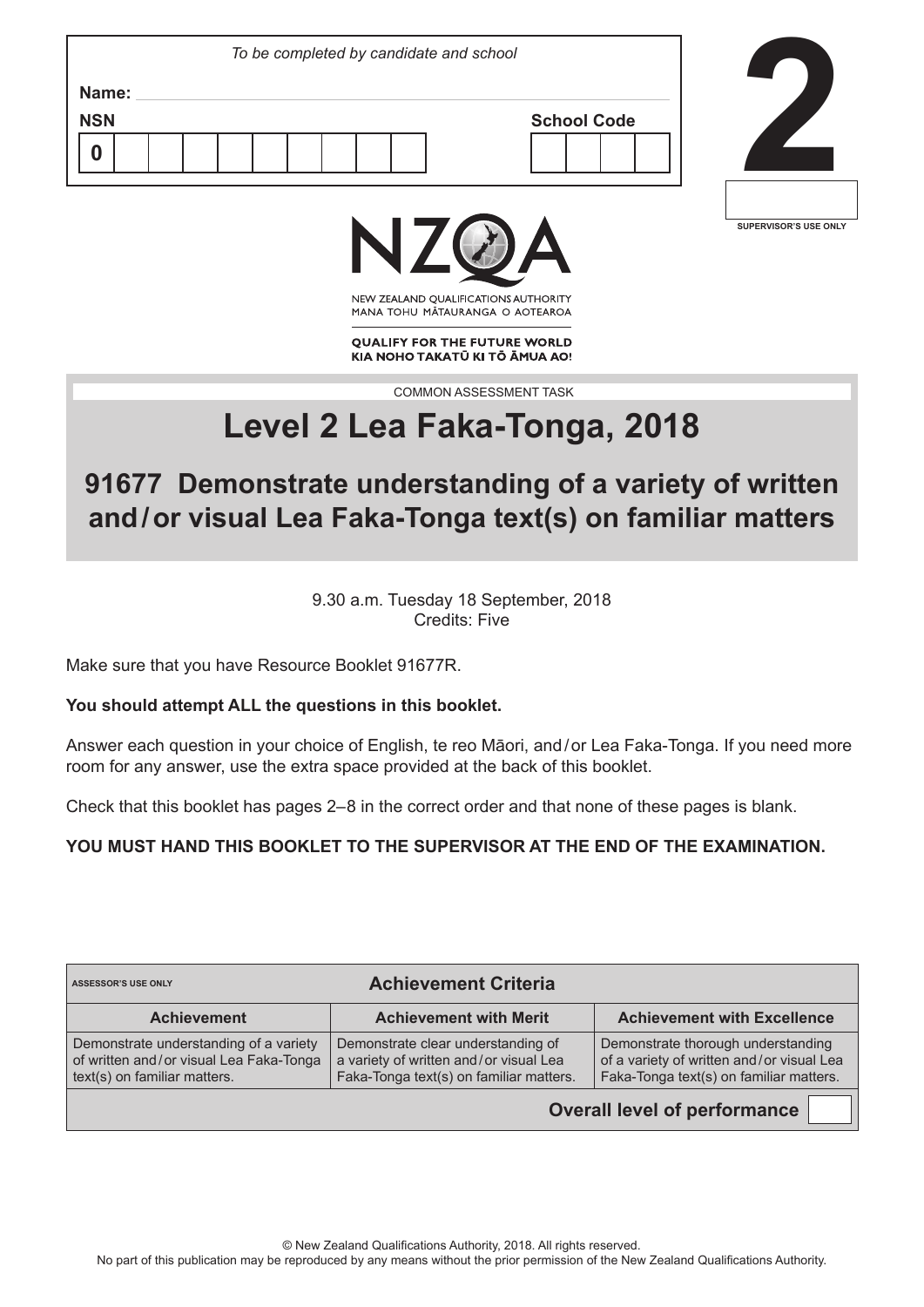## **FIRST TEXT:** *Ko Koe 'a e Fili 'o 'Eku Mātu'a´* **You, the Choice of My Parents**

Read the poem on pages 2 and 3 of the Resource Booklet. Use it to answer Question One. *Lau 'a e maau 'i he peesi 2 mo e 3 'o e Pepa Talanoa´. Ngāue'aki ia ke tali 'a e Fehu'i 'Uluaki´.*

#### **QUESTION ONE**

(a) Explain why the writer's parents chose this man to marry her. *Talamai ha 'uhinga na'e tu'unga ai hono fili 'e he ongo mātu'a´ e tamasi'i´ ko'eni´ ke mali mo 'ena ta'ahine´.*

(b) Was the woman in love with the man chosen to be her husband? Explain your answer. *Na'e 'ofa nai e ta'ahine´ he tamasi'i na'e fili he'ene ongo mātu'a´ ke na mali´ pē 'ikai? Fakamatala'i e 'uhinga ho'o tali´.*

| <b>ASSESSOR'S</b> |
|-------------------|
| <b>USE ONLY</b>   |
|                   |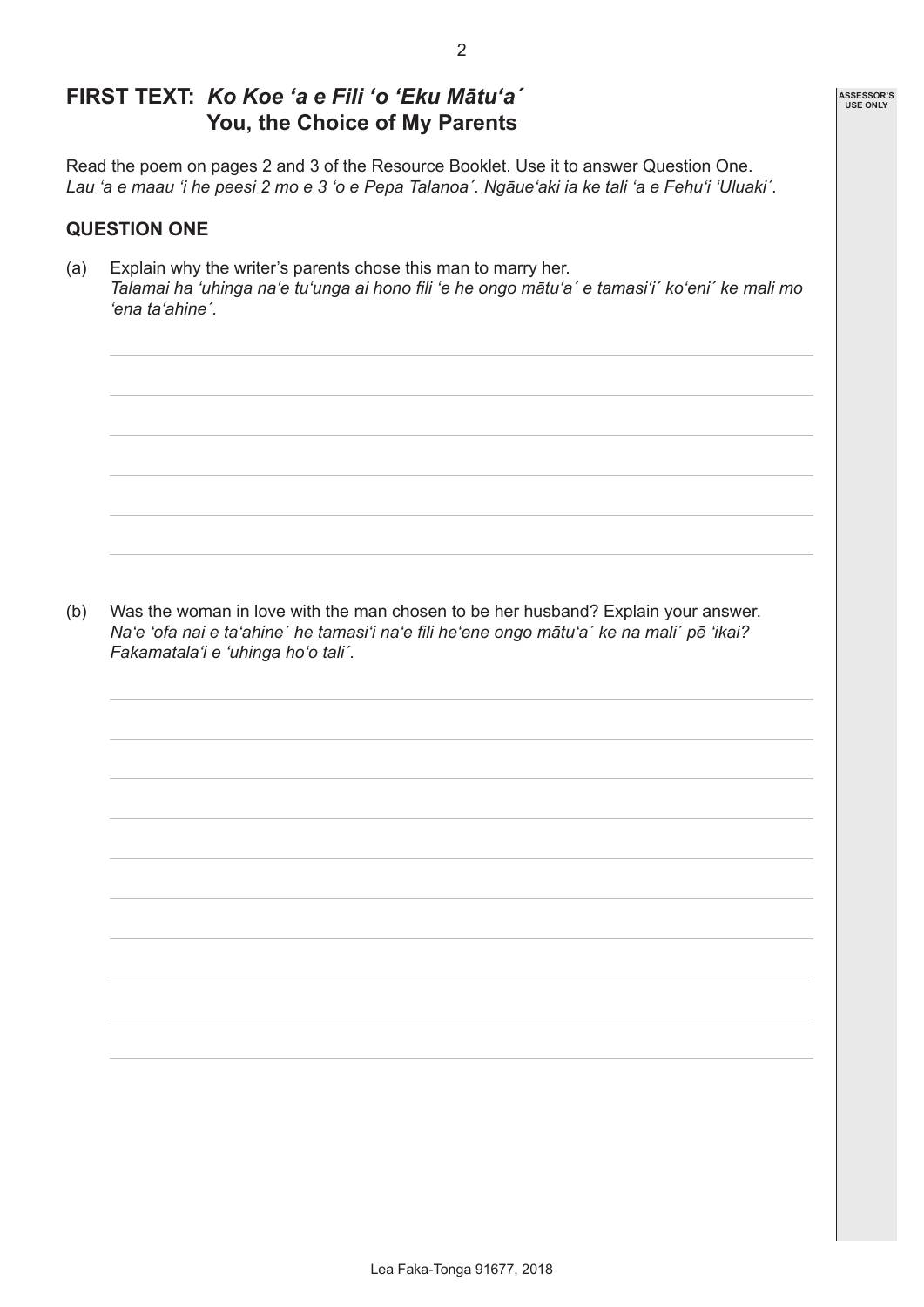(c) What would be your advice if you had a friend in the same situation as the woman in the poem? Support your answer with evidence from the text. *Kapau 'e fiema'u ke ke fai ha fale'i ki hao kaungāme'a 'oku´ ne 'i ha tūkunga tatau mo e fefine 'i he maau´, ko e hā ho'o fale'i 'e fai? 'Omai ha ngaahi 'uhinga mei he maau´ ke ne poupou ki ho'o fale'i 'e fai´.*



**ASSESSOR'S USE ONLY**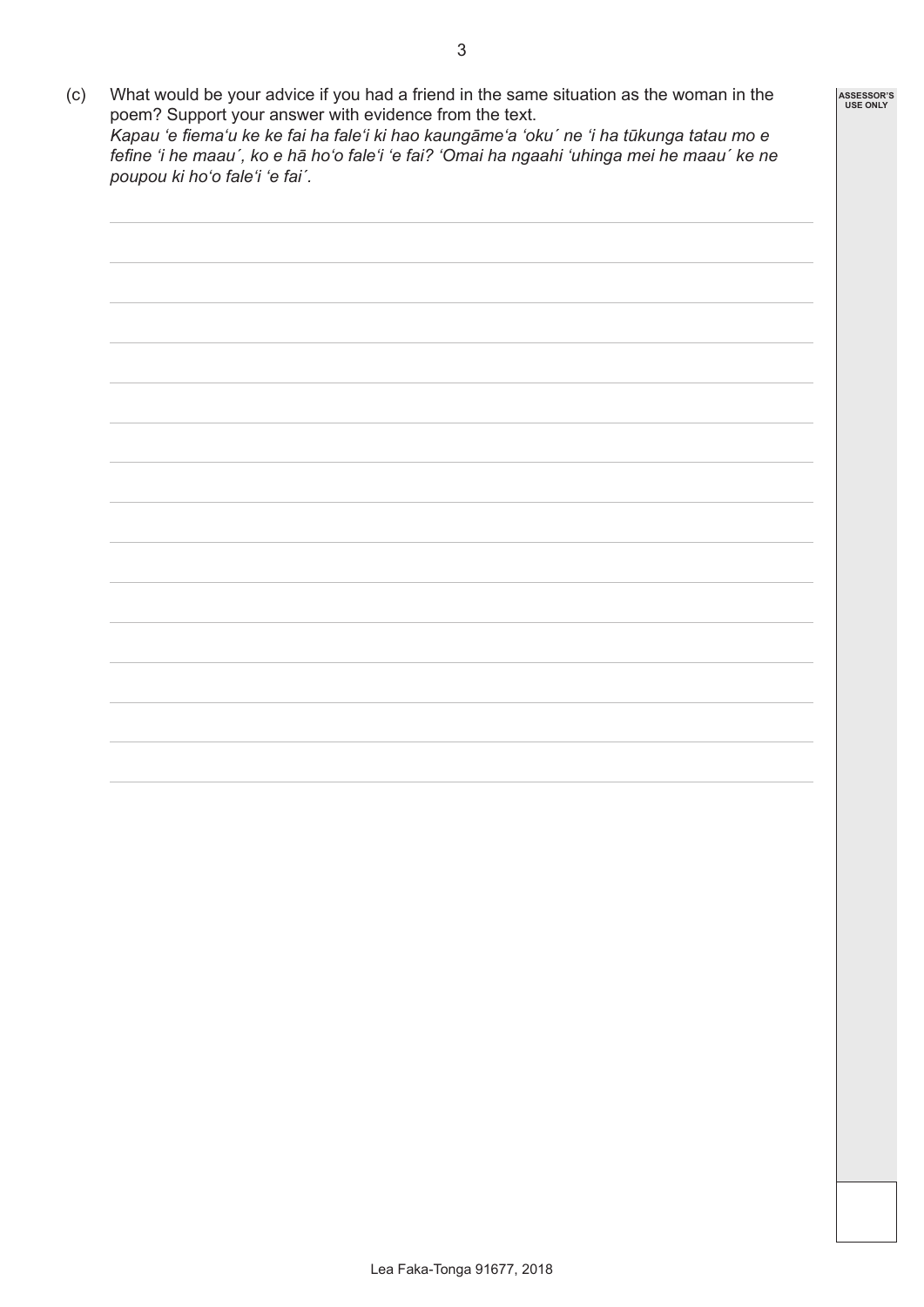## **SECOND TEXT:** *Founga 'e Nima Hono Malu'i e 'o Me'atokoni´* **Five Ways to Safer Food Preparation**

Read the text on pages 4 and 5 of the Resource Booklet. Use it to answer Question Two. *Lau e konga tohi 'i he peesi 4 mo e 5 'o e Pepa Talanoa´. Ngāue'aki ia ke tali 'a e Fehu'i Ua´.*

#### **QUESTION TWO**

(a) What advice would you give to a person who wants to serve raw fish as part of a meal to ensure the safe preparation of the dish? Support your answer with evidence from the text. *Ko e hā ha'o fale'i ki ha taha 'oku´ ne fie ngaohi ha 'ota ika ke fakapapau'i 'oku hao mei he ngaahi siemu fakatu'utāmaki´? 'Omai ha fakatātā mei he konga tohi´ ke ne poupou ho'o tali´.* 



**ASSESSOR'S USE ONLY**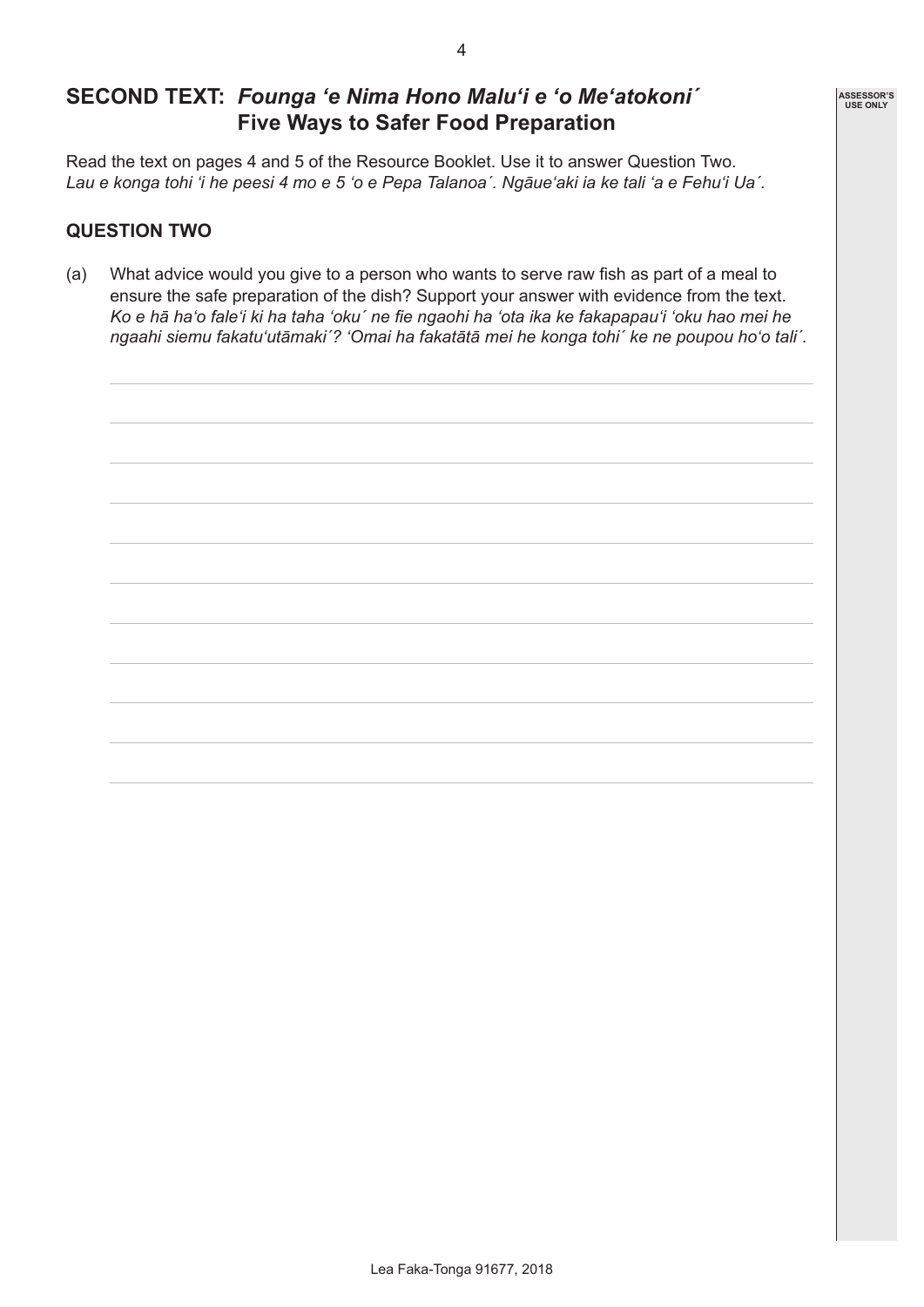(b) The title of the text is "Ko e 'Ilo = Faka'ehi'ehi" (Knowledge = Prevention). Explain how this statement relates to the information in the text. Give evidence from the text to support your answer.

*Koe ha e felāve'i 'a e konga lea ko 'eni´ "Ko e 'Ilo = Faka'ehi'ehi" mo e ngaahi fakakaukau 'i he konga tohi´. 'Omai ha fakatātā mei he konga tohi´ ke ne poupou ho'o tali´.*

## **ASSESSOR'S USE ONLY**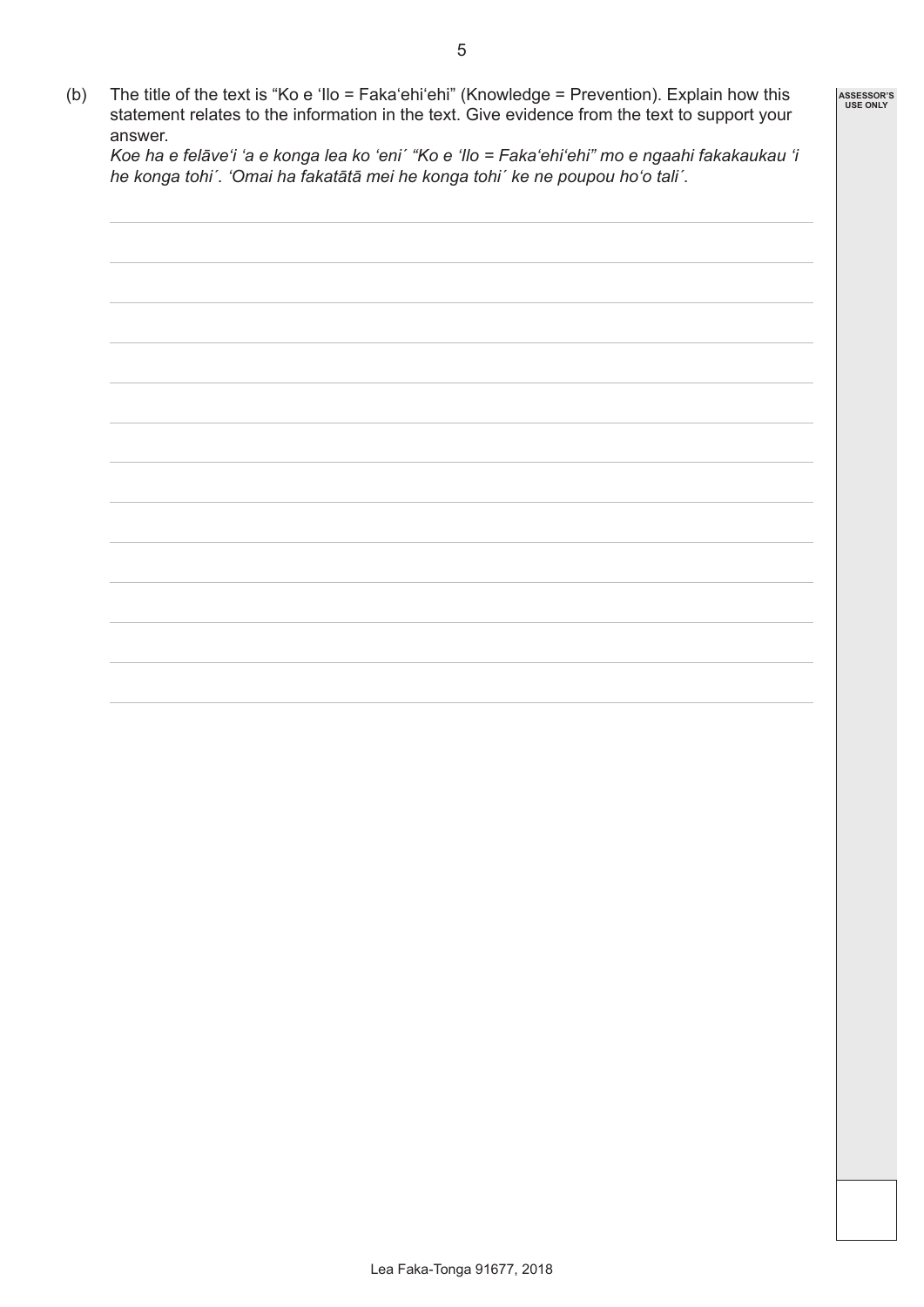## **THIRD TEXT:** *Ko e Mahu'inga 'o e Polyfest***/The Importance of Polyfest**

Read the interview on page 6 of the Resource Booklet. Use it to answer Question Three. *Lau 'a e Faka'eke'eke 'i he peesi 6 'o e Pepa Talanoa´. Ngāue'aki ia ke tali 'a e Fehu'i Toluˊ.*

## **QUESTION THREE**

(a) In what ways was Polyfest important to Seini? *Ko e hā 'a e ngaahi mahu'inga 'o e kātoanga Polyfest kia Seiniˊ?*

(b) Why would students choose to take part in Polyfest 2018, according to the people being interviewed? Explain with evidence from the text to support your answer. *Ko e hā ha 'uhinga lelei ke ke kau ai ki he kātoanga Polyfest 'o e 2018? 'Omai ha'o fakatātā mei he konga tohiˊ ke ne poupou ho'o taliˊ.*

| <b>ASSESSOR'S</b> |
|-------------------|
| <b>USE ONLY</b>   |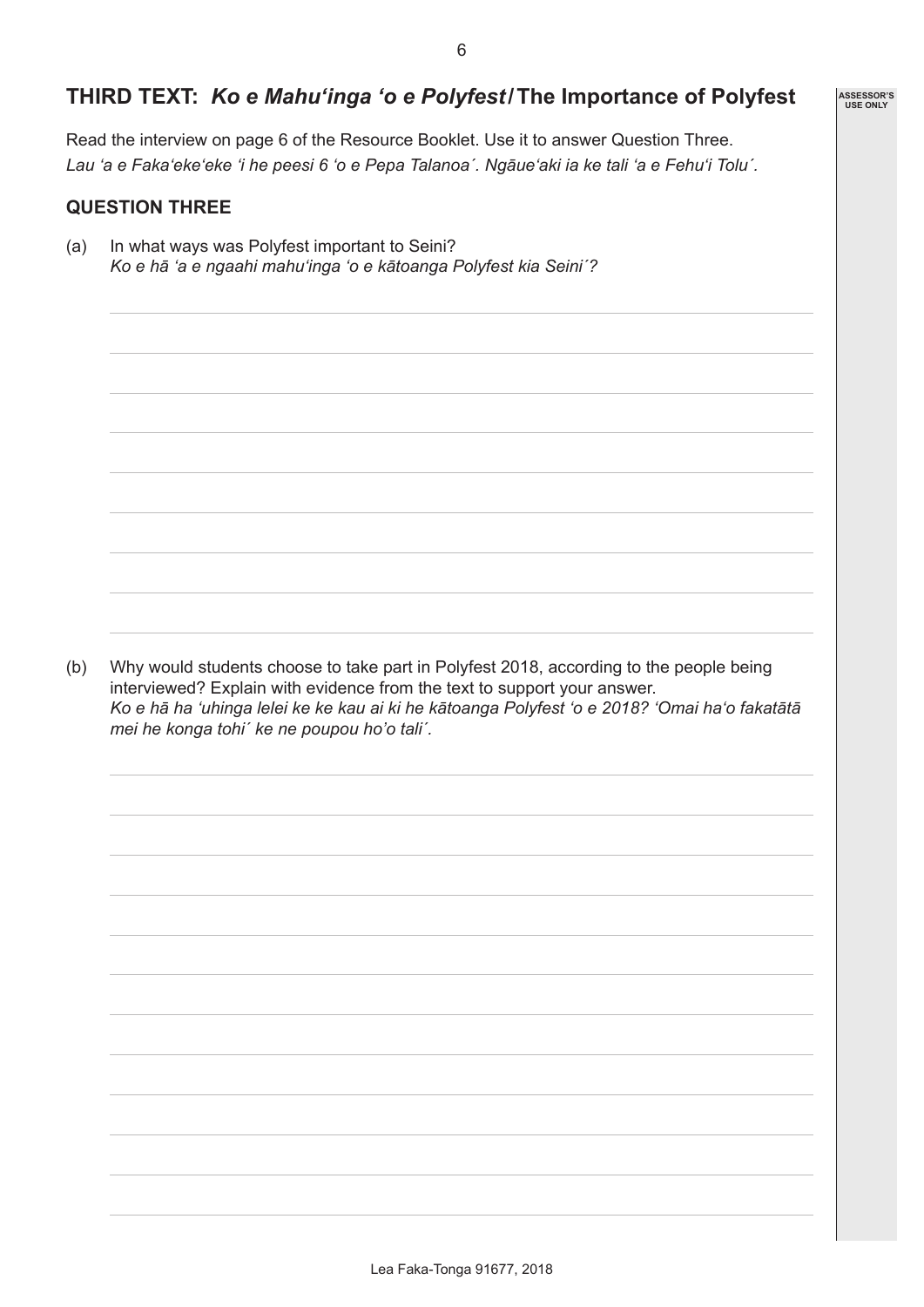| Polyfest. | Based on the text, give some advice to parents whose children are thinking of participating in |
|-----------|------------------------------------------------------------------------------------------------|
|           | Fakatatau ki he lau 'a e konga tohi', fai ha'o fale'i ki he ngaahi mātu'a' fekau'aki mo e      |
|           | mahu'inga ke nau poupou ki he teu 'o e kātoanga Polyfest.                                      |
|           |                                                                                                |
|           |                                                                                                |
|           |                                                                                                |
|           |                                                                                                |
|           |                                                                                                |
|           |                                                                                                |
|           |                                                                                                |
|           |                                                                                                |
|           |                                                                                                |
|           |                                                                                                |
|           |                                                                                                |
|           |                                                                                                |
|           |                                                                                                |
|           |                                                                                                |
|           |                                                                                                |
|           |                                                                                                |
|           |                                                                                                |
|           |                                                                                                |
|           |                                                                                                |
|           |                                                                                                |
|           |                                                                                                |
|           |                                                                                                |